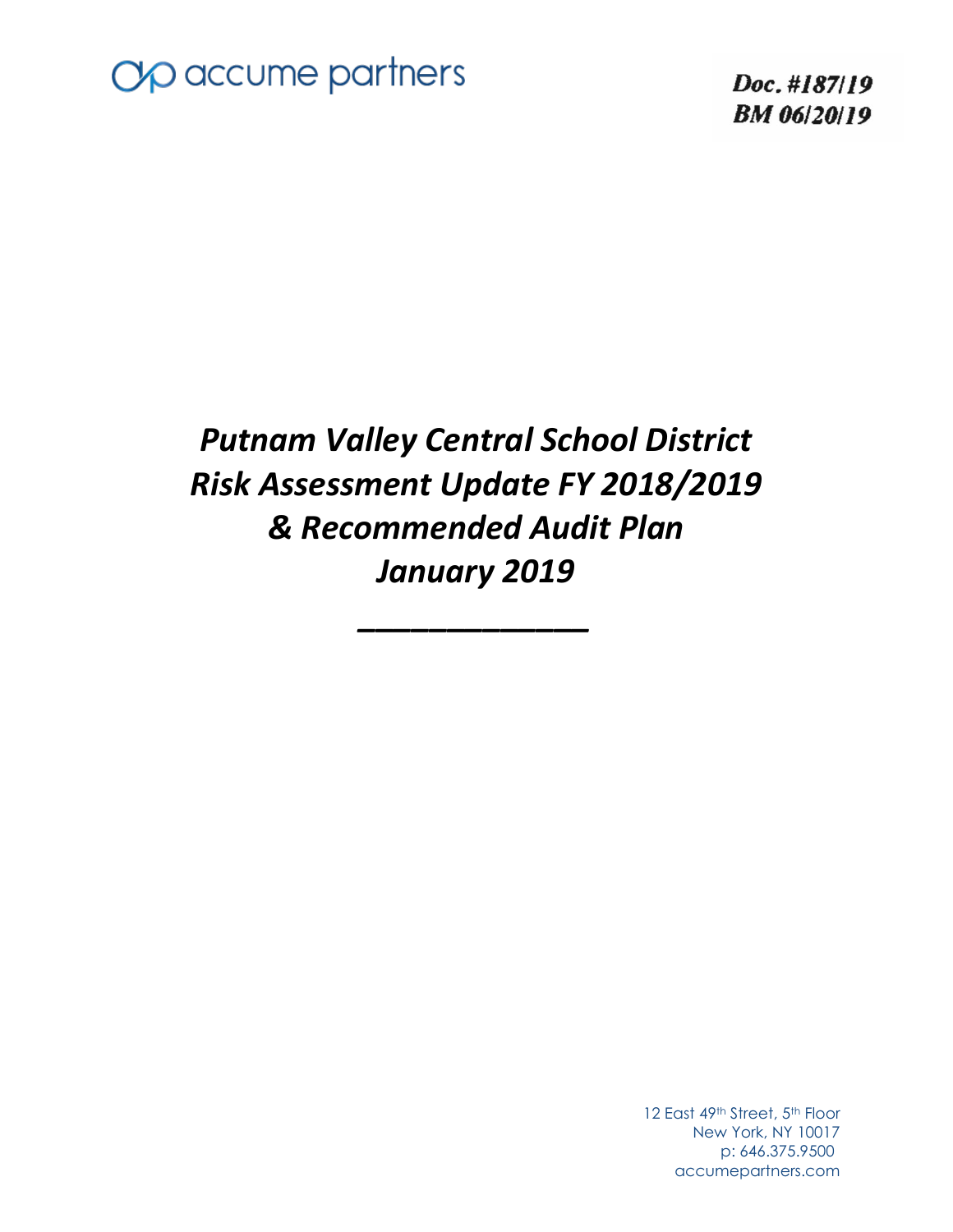# $\gamma$  accume partners

May 24, 2019,

Ms. Jeanine Rufo President, Board of Education Putnam Valley Central School District 146 Peekskill Hollow Road Putnam Valley, NY 10579

Dear Ms. Rufo:

We have recently completed our risk assessment update for the Putnam Valley Central School District (the "District") on behalf of the Board of Education and Audit Committee. Our risk assessment of District operations identified and prioritized risks in accordance with New York's Chapter 263 of the Laws of 2005.

In our risk assessment update, we re-evaluated the major functional areas of District operations to determine if there were any significant changes that would impact the risk evaluation from the previous fiscal year.

Based upon the results of this current fiscal year risk assessment, we have updated our proposed risk-based audit plan that is attached to this report for your review and consideration. Our risk assessment update and corresponding recommended audit plan identifies the following areas as candidates for audit:

• Capital Project and Construction Management

A summary for each functional area reviewed and related risk rating is in the attached risk assessment update report. We met with the Audit Committee on May 23rd to discuss the report and the recommended internal audit plan. We shall be available to meet with the Board to discuss the report at its convenience.

We appreciate the cooperation and assistance provided by District staff.

Very truly yours,

Accume Partners

Accume Partners

12 East 49th Street, 5th Floor New York, NY 10017 p: 646.375.9500 accumepartners.com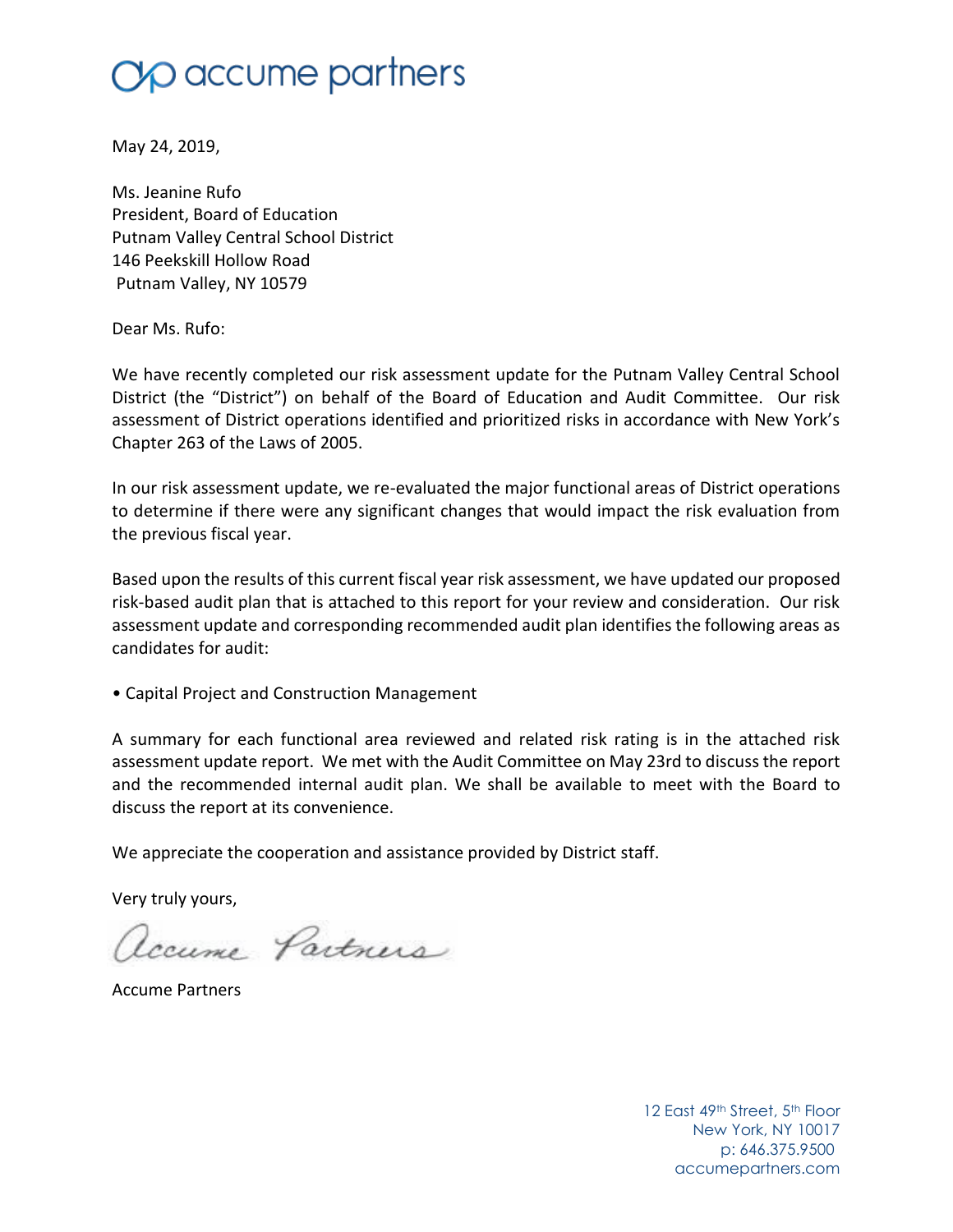# *Accume Partners Risk Assessment Approach*

We have performed an audit risk assessment update for the Putnam Valley Central School District ("District"), on behalf of the District Audit Committee and Board of Trustees in accordance with New York's Chapter 263 of the Laws of 2005. A risk assessment is a systematic process for identifying and controlling risk. Risk can be defined as the possibility that something could negatively affect the District. More specifically, risk can be defined as the internal and external factors that threaten the achievement of the District's mission, goals, and objectives.

As the District's Internal Auditor, our primary responsibility is two-fold. First, internal audit's role is to assist the Board in ensuring that the District's risks are identified. Second, Internal Audit provides the Board and Management with a systematic assessment of risk to ensure that appropriate internal controls are in place to mitigate those risks.

The recommended internal audit plan is derived from the risk assessment. The internal audit plan summarizes the recommended audits or "test of controls" the District should conduct to evaluate its risk management strategies. Effective and efficient internal controls, or risk management strategies, gives the Board and Management greater assurance that the District can achieve its mission, goals and objectives. The operational effectiveness of internal controls is then tested during the internal audit.

Our risk assessment includes a District-wide analysis of the major District functions, processes, and controls. We consider qualitative and quantitative factors such as materiality to the financial statements, policies and procedures, strategic planning, and organizational change. Also, the risk assessment includes a quantitative risk rating that represents an aggregate assessment of risk relative to the financial and operating environment, information technology, governance, internal controls and compliance factors.

In the initial risk assessment, our overall goal was to determine the degree of risk within the major functional areas of District operations. This resulted in our designing an annual audit plan to focus on those areas which were most at risk. In our risk assessment update, we re-evaluated the same functional areas to determine if there were any significant changes that would impact the risk evaluation.

Internal Audit does not strictly recommend auditing only the functional areas with the highest risk rating score. Other factors affecting the recommendation include Board/Management priorities, limited resources, prior audit results, the opportunity for a greater impact in adding value to the organization, and the degree of organizational change in the functional area. All of these factors are addressed when devising the recommended audit plan.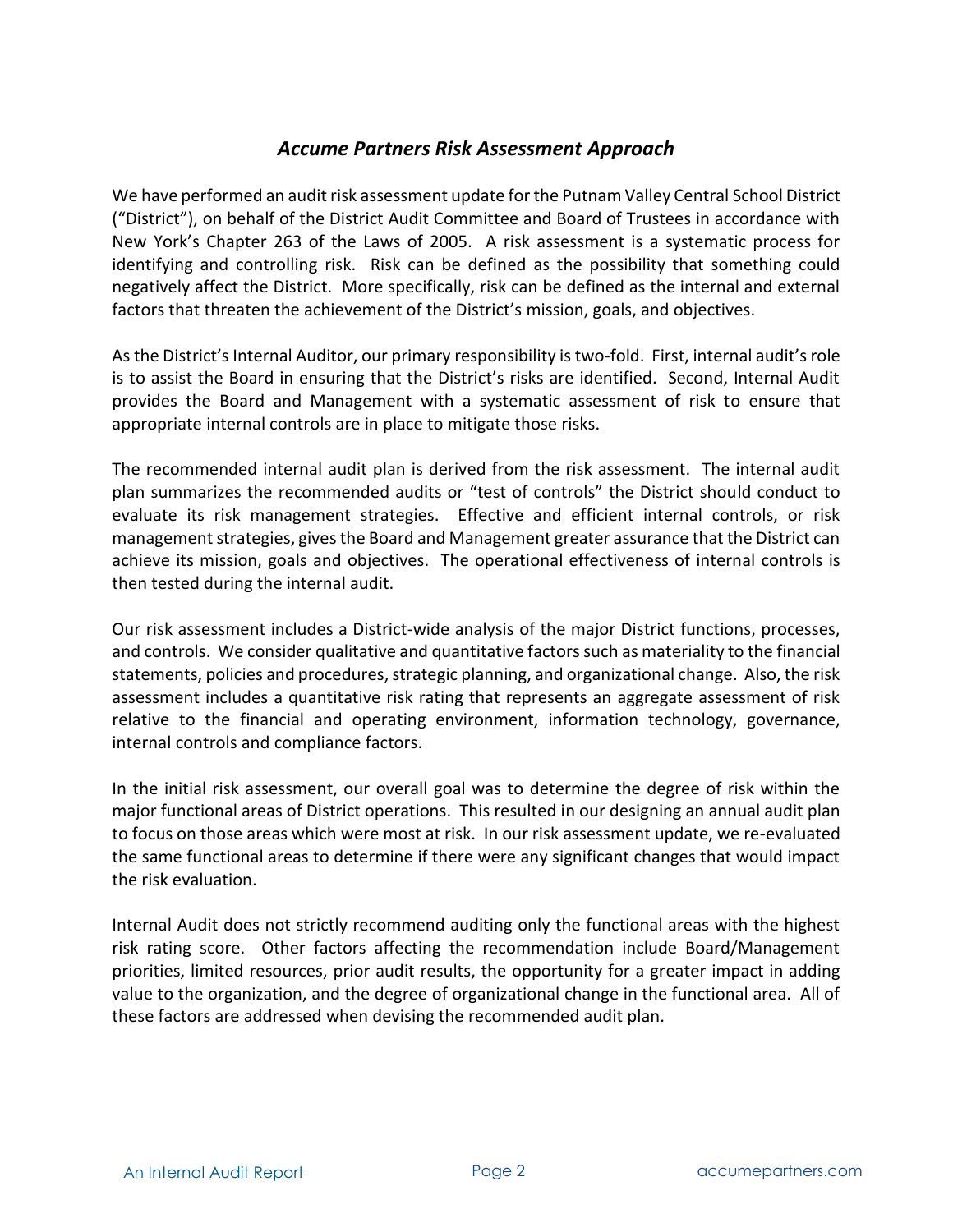## *Risk Rating Methodology*

In performing our risk assessment, we categorized the District into nine functional areas. We then utilized a rating methodology that takes into account sixteen quantitative and qualitative factors such as: policies and procedures; financial materiality; operational change; employee knowledge & training; internal controls; management reporting; and laws and regulations. The sixteen factors were individually weighted by relevance and importance. Then, a risk matrix was developed to comprise the sixteen factors across all nine functional areas.

The risk matrix is used to provide a systematic evaluation of risk. Each functional area's composite risk rating score is derived from the sum of the individual ratings scores of the sixteen factors. The rating system represents an aggregate assessment of risk, with the level of risk determined by the composite risk score as defined in the table below:

## *Composite Risk Rating Score and Level*

| Low   | <b>Medium</b> | High        |
|-------|---------------|-------------|
| < 131 | $131 - 210$   | $211 - 300$ |

The qualitative and quantitative factors are individually weighted for relevance and significance. Thus, some factors will affect the overall risk rating more than others. In other words, the financial significance, materiality or criticality of a particular function to the organization's operations can increase the risk rating of a function. For example, in Payroll and Purchasing, the risk rating score for most Districts will be relatively higher than other areas because of the financial significance or materiality of these operations. This explains that some areas within the District may have higher inherent risks associated with them relative to other operations.

Another factor that can increase the risk rating is the design of internal controls. Although our risk assessment does not test and evaluate the operational effectiveness of internal controls, our methodology includes the identification of internal controls, as well as an evaluation of the design of internal controls. If the District was lacking in a key control over a functional area such as adequate segregation of duties or policies and procedures, that would create more risk.

In addition, we review for a system of internal controls that both prevent and detect errors. Preventative internal controls are controls that may prevent errors from occurring, whereas detective controls are controls that may detect errors once they have occurred. If the District has more controls in place that prevent errors, then the overall control environment would be stronger, and hence there would be less risk, than if the District relied solely on detective controls. The ultimate goal is to effectively manage the risks in all functional areas through the implementation of a system of internal controls that help to ensure that errors, irregularities, and fraud are less likely to occur or go undetected.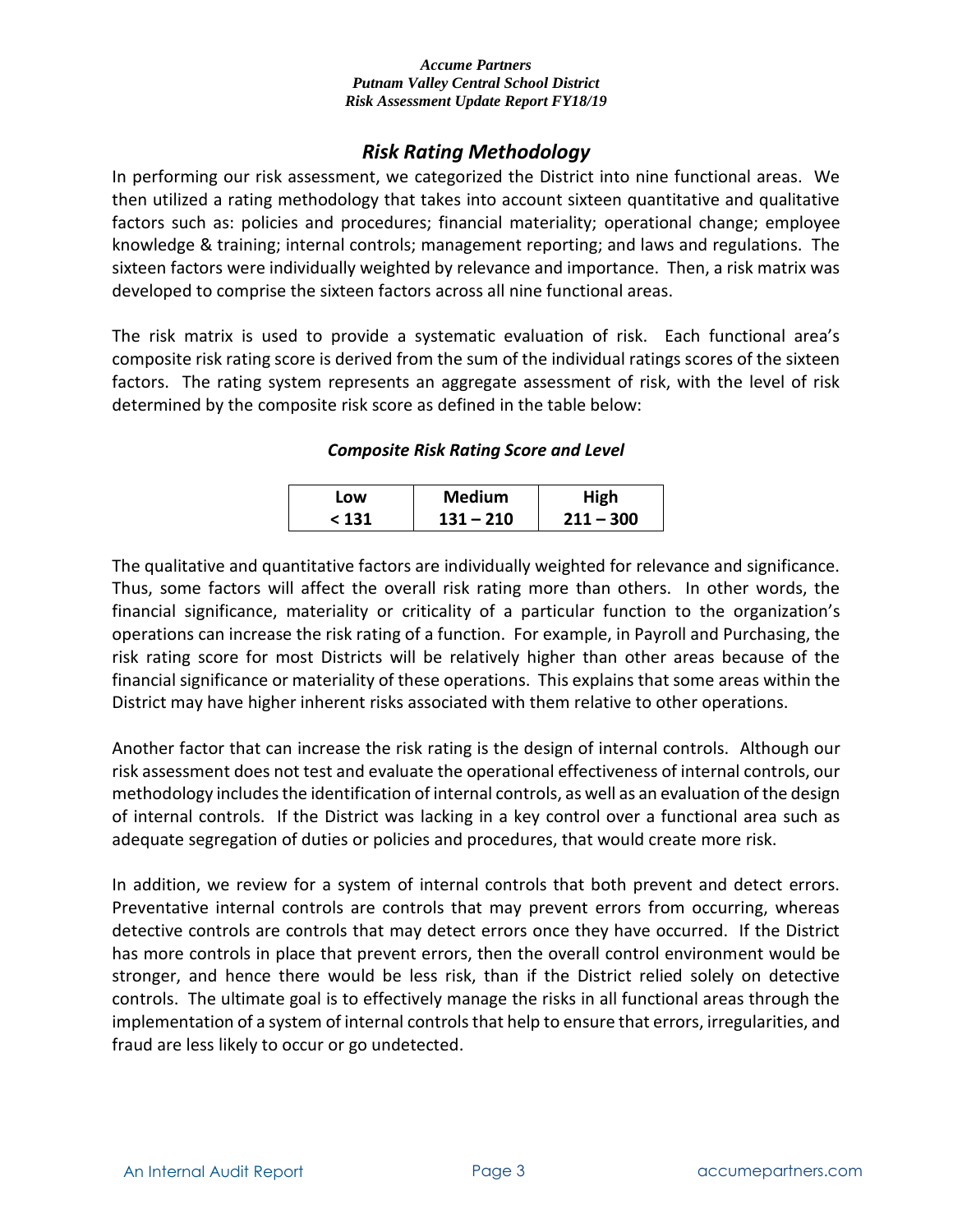### Executive Summary

|                                          | <b>FY18/19</b>        |        | <b>FY17/18</b>        |              |                                           |
|------------------------------------------|-----------------------|--------|-----------------------|--------------|-------------------------------------------|
| <b>Functional Area</b>                   | <b>Risk</b><br>Rating | Level  | <b>Risk</b><br>Rating | <b>Level</b> | <b>Internal Audit</b><br><b>Conducted</b> |
| Budget, Financial Accounting & Reporting | 182                   | Medium | 176                   | Medium       | FY14/15                                   |
| Debt, Investments and Cash               | 129                   | Low    | 129                   | Low          | FY08/09                                   |
| Revenues and Accounts Receivable         | 168                   | Medium | 168                   | Medium       | FY17/18                                   |
| Purchasing and Accounts Payable          | 161                   | Medium | 163                   | Medium       | FY12/13                                   |
| Human Resources and Payroll              | 150                   | Medium | 150                   | Medium       | FY15/16                                   |
| <b>Facilities and Capital Assets</b>     | 175                   | Medium | 164                   | Medium       | FY13/14<br>Recommended<br>For FY 18/19    |
| <b>Student Services</b>                  | 151                   | Medium | 151                   | Medium       | FY10/11 &<br>FY11/12                      |
| <b>Information Technology</b>            | 186                   | Medium | 185                   | Medium       | FY16/17                                   |
| Government Aid and Grants                | 123                   | Low    | 123                   | Low          |                                           |



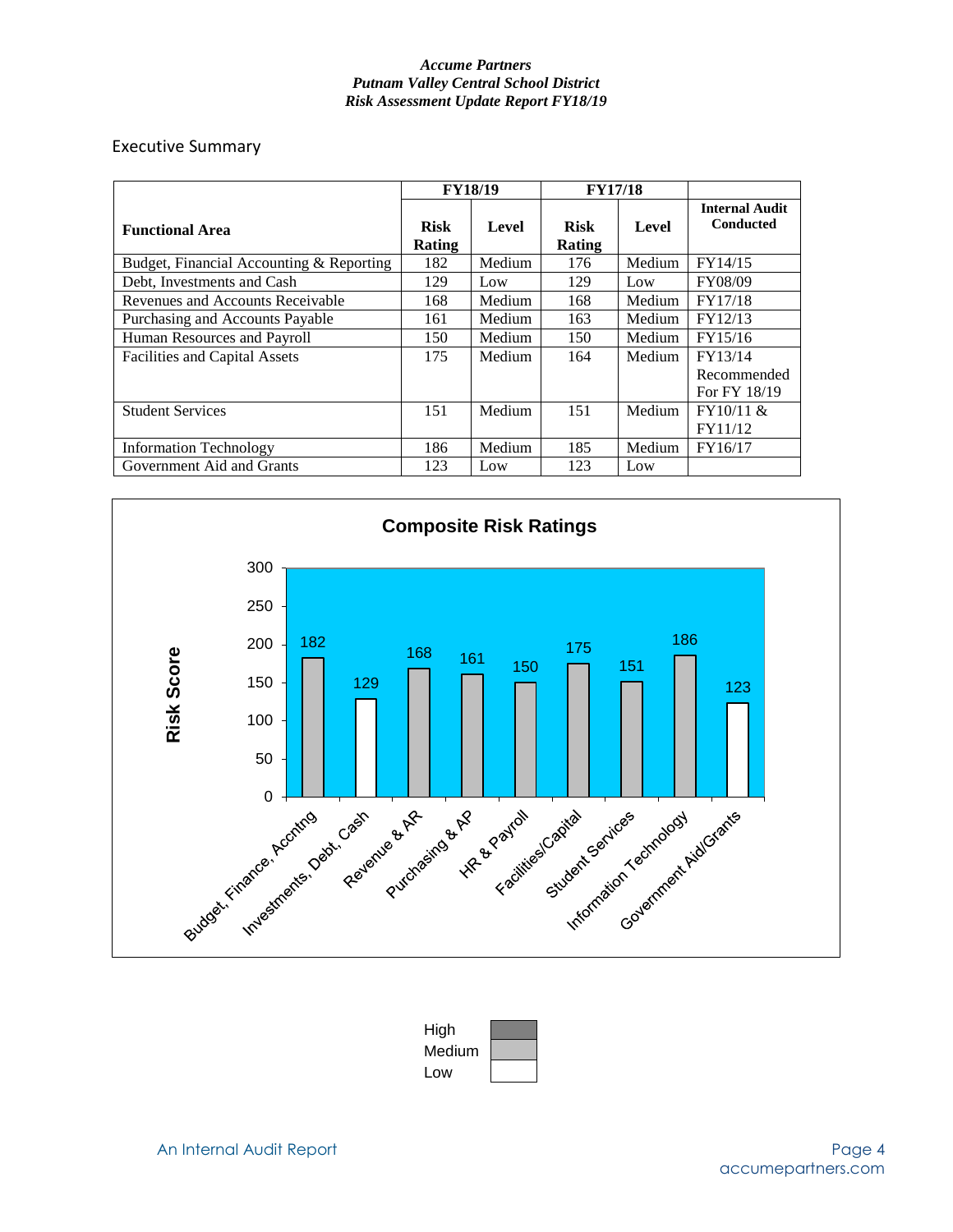# *Discussion and Risk Rating by Functional Areas*

## **BUDGET, FINANCIAL ACCOUNTING and REPORTING Risk Rating 182 Medium**

This area is concerned with the budget development, implementation and monitoring process; financial accounting and reporting; and operations of the Business Office, Superintendent, and Board governance.

The external auditor, PKF O'Connor Davies LLP, has issued their audit report, which had an unqualified opinion and did not identify any deficiencies in internal control over compliance that would be considered a material weakness.

The District's total Revenues were \$48.9 million for the year ended June 30, 2018 versus \$48.5 million the previous year. Total Expenses were \$50.2 million, an increase of \$1.6 million over the previous year's \$48.6 million.

Any reduction in state aid due to budget shortfalls on the state level and any significant change in tax certiorari payments could impact the District's financial position.

The District's Board of Trustees consists of five members. Board members serve three year terms. Overall, the Board sets a good example of internal control awareness and "tone-at-thetop." Specifically, the Board exercises transparency in its decision-making and governing by posting Board Agendas, Meeting Minutes, Policies, and presentations to the Board on the District's website. Board Sub-Committees regularly report to the full Board. In addition, Board Meetings are taped and made available to the public via video on demand link posted on the District's website. Further, the District posts the internal audit reports on the web-site, following their summary presentations to the Board.

The District's Business Office personnel have stabilized over the past 5 years. The District Accountant, the Payroll & Benefits Clerk, the Office Assistant 1 and the Senior Office Assistant have all completed approximately 5 years in their new positions and are also trained on the new Finance Manager Nvision system. However, the announced retirement of the Superintendent and the replacement of the Director of Operations in 2018-2019 school year have resulted in new personnel assuming these positions. The Deputy Superintendent will be replacing the existing Superintendent in 2019-2020 school year. There will be 16 employees retiring this year throughout the District.

The risk rating level was evaluated as Medium.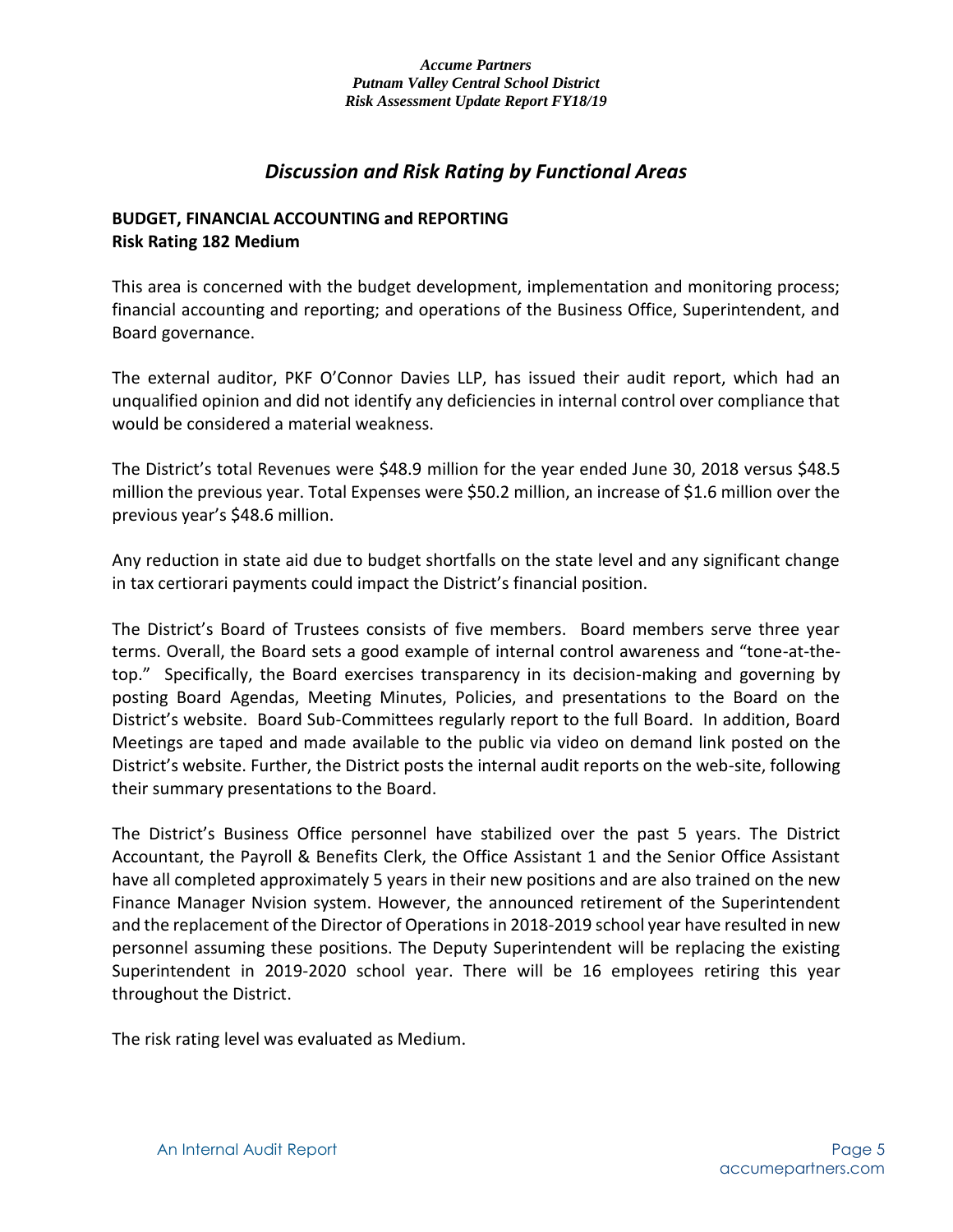## **DEBT, INVESTMENTS and CASH Risk Rating 129 Low**

Debt, Investments and Cash review looks at the processes the District has in place to oversee issuing, monitoring and recording of debt; as well as policies and procedures for managing and monitoring investments and collateral, and cash management controls.

At fiscal year ending June 30, 2018, the District held approximately \$16.5 million in unrestricted cash and investments which had decreased from the previous year's total of approximately \$18.8 million. The District's main source of revenue, property taxes, is collected at the beginning of the year and spent down as the year progresses.

The District has an investment policy and has procedures in place to determine whether cash is available for investment. Excess cash balances are transferred to interest bearing accounts to maximize revenue. A summary record of key information is maintained for all investments to properly monitor and account for investments.

The Business Office has adequate segregation of duties with respect to cash management. The Account Clerk opens mail; The Senior Office Assistant logs and posts cash received; and prepares the bank deposit. The Senior Office Assistant prepares the Treasurer's Receipts, and the District Accountant performs the bank reconciliations.

Proper cash technology controls require layers of internal controls to prevent misappropriation of district assets. The District follows best practices such as separation of duties with electronic funds transfers, use of complex passwords, daily monitoring of bank accounts, and use of dedicated computers for online banking transactions. Internal Audit notes that the District Treasurer approves all wire transfers initiated by the Senior Office Assistant. In addition, the District ensures that computers used to make online banking transactions are formally registered with its banking institutions, and that alerts are enabled to ensure proper monitoring of banking activity.

This area was rated a Low risk.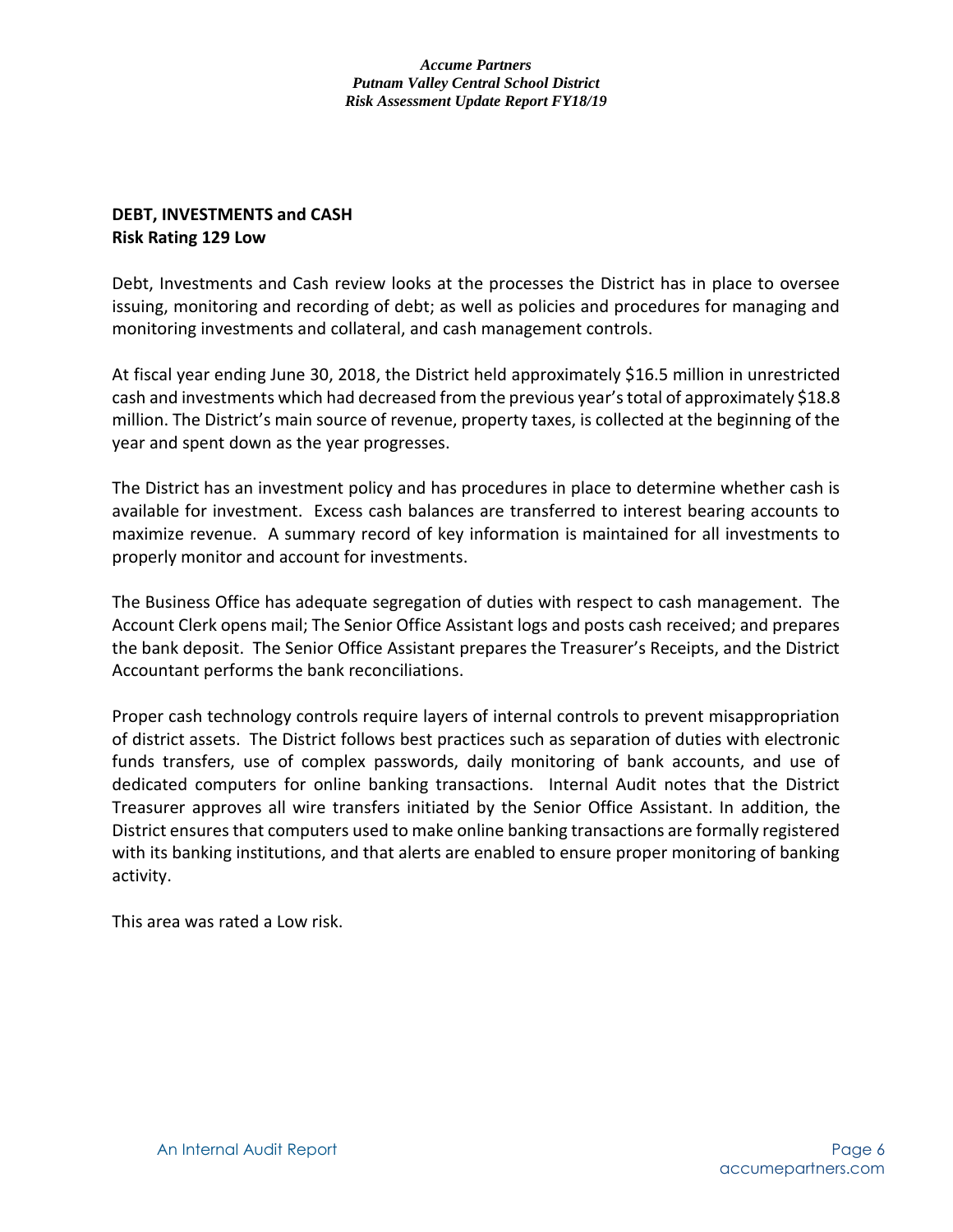## **REVENUE and ACCOUNTS RECEIVABLE Risk Rating 168 Medium**

The review of this area focuses on property tax and non-tax revenue, recording and reporting revenue, billing and maintaining accounts receivable, and other Treasury functions in the Business Office.

Revenues are collected from multiple sources, including taxes, tuition payments, extraclassroom activity funds, state aid, unrestricted earnings on investments, sale of property and miscellaneous items. Total revenues were \$46.6 million for fiscal year 2018 versus \$46 million the previous year. Of that amount real property taxes were \$31.2 million for fiscal year 2018. The District has a reserve fund for tax certiorari claims of \$967,876 at June 30, 2018 versus \$1,265,746 at June 30, 2017. Maintaining an adequate level of tax certiorari reserves helps to lower the risk of any tax certiorari charges.

The District collects its own taxes. This can increase the overall risk involved in collecting and receiving property tax revenues. However, the District mitigates the risk by collecting and processing the majority of its taxes through a Lockbox operation with its primary bank. This enables District residents to mail their payments directly to the bank, or make payments at the School District Business Office. The District Accountant has a significant number of responsibilities in the District, including mailing of tax bills; collecting cash payments and posting of all tax payments; as well as reconciling the tax revenues between the Nvision financial system and the new tax software system which was implemented for the last tax bill cycle. However, in order to maintain a segregation of duties and controls, the District Accountant does not reconcile the bank account statements. After October 31st uncollected tax accounts go to the Putnam County and are relevied to the Towns of Putnam Valley and Town of Carmel.

This area continues to be rated Medium.

## **PURCHASING and ACCOUNTS PAYABLE Risk Rating 161 Medium**

This area is concerned with the Purchasing function and Accounts Payable, Cash Disbursements, and the Internal Claims Audit processes.

Purchasing and accounts payable systems' controls include unique accounts and passwords for each system user, thereby limiting any changes to their own codes. The vendor database is entered by the Business Office Assistant. The District Treasurer coordinates all purchasing for the District/Business Office and approves requisitions for the Business Office. The requisitions are processed electronically, and are approved at the Principals' and Assistant Superintendent's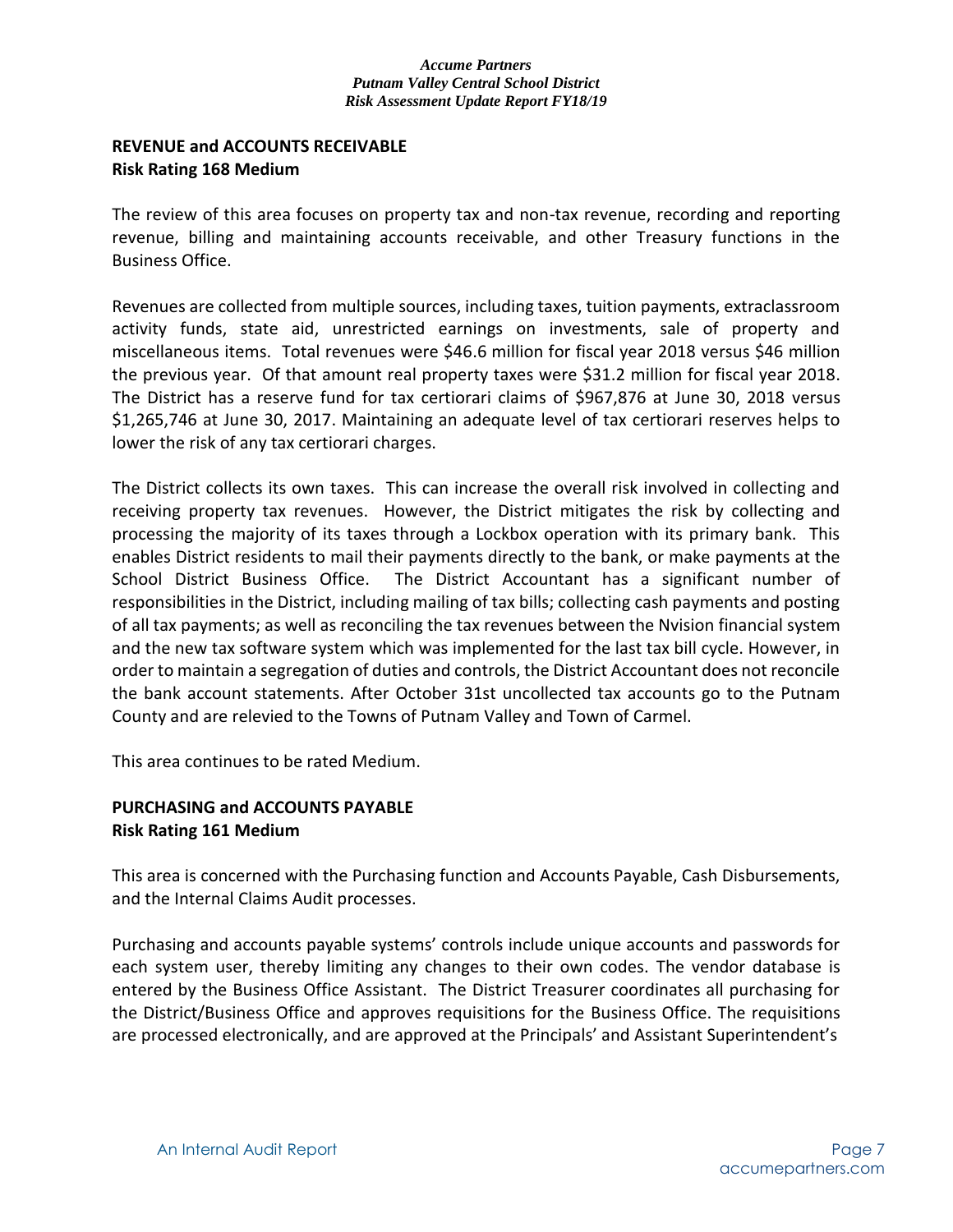levels. The Business Office creates purchase orders for all approved requisitions for the District and ensures the proper flow of purchasing transactions.

The Account Clerk enters invoice batches into the District's accounting system to schedule payments; prints a check register for the Internal Claims Auditor's verification; and prints checks and mails them to vendors after verification. This individual performs a three way match of Purchase Order (P.O.) to invoice to receiving report, prior to entering the claim into the system. If a receiving report is not available, the requestor must sign the invoice as evidence of receipt of goods or that services were rendered.

The District's Internal Claims Auditor conducts her audit of claims on behalf of the Board on the school premises. This is a best practice and facilitates the review of claims and allows for direct communication with the Accounts Payable Clerk to address audit findings and questions in a timely manner. The Internal Claims Auditor provides monthly reports of detailed audit findings to Management and the Board.

The risk rating level was evaluated as Medium.

## **HUMAN RESOURCES and PAYROLL Risk Rating 150 Medium**

Both Human Resources and Payroll areas are closely linked in the administration of personnel, payroll, and benefits. In addition, this area is concerned with District compliance to Board Policies, union contracts and bargaining agreements, and applicable state and federal laws and regulations. The District's largest expense is salaries, wages and fringe benefits. This functional area is a highly significant one, not only due to the magnitude of its share of the District's budget, but also due to the complexity and sensitivity of its operations and ensuring compliance.

Each final bi-weekly payroll register is reviewed by the District Treasurer before it is certified and payroll is distributed. The payroll certification process includes a review of changes to payroll. Hourly employees are paid on an annualized basis. Thus, the review of the Preliminary Payroll Report by the Accountant, as well as the Final Payroll Report which is reviewed and signed by the District Treasurer, include both full and part-time employees. Timesheets are submitted for additional hours, stipends, and overtime. Timesheets are signed by both the Employee and Supervisor. The Payroll/Benefits Clerk prepares, files, and signs the state and federal quarterly payroll tax reports. The preparation of quarterly payroll taxes is independently reviewed by the District Treasurer, who approves the tax payments.

In conjunction with the Finance Manager nVision software upgrade, Management has restructured the duties of the Payroll/Benefits Clerk, the Human Resources Clerk and the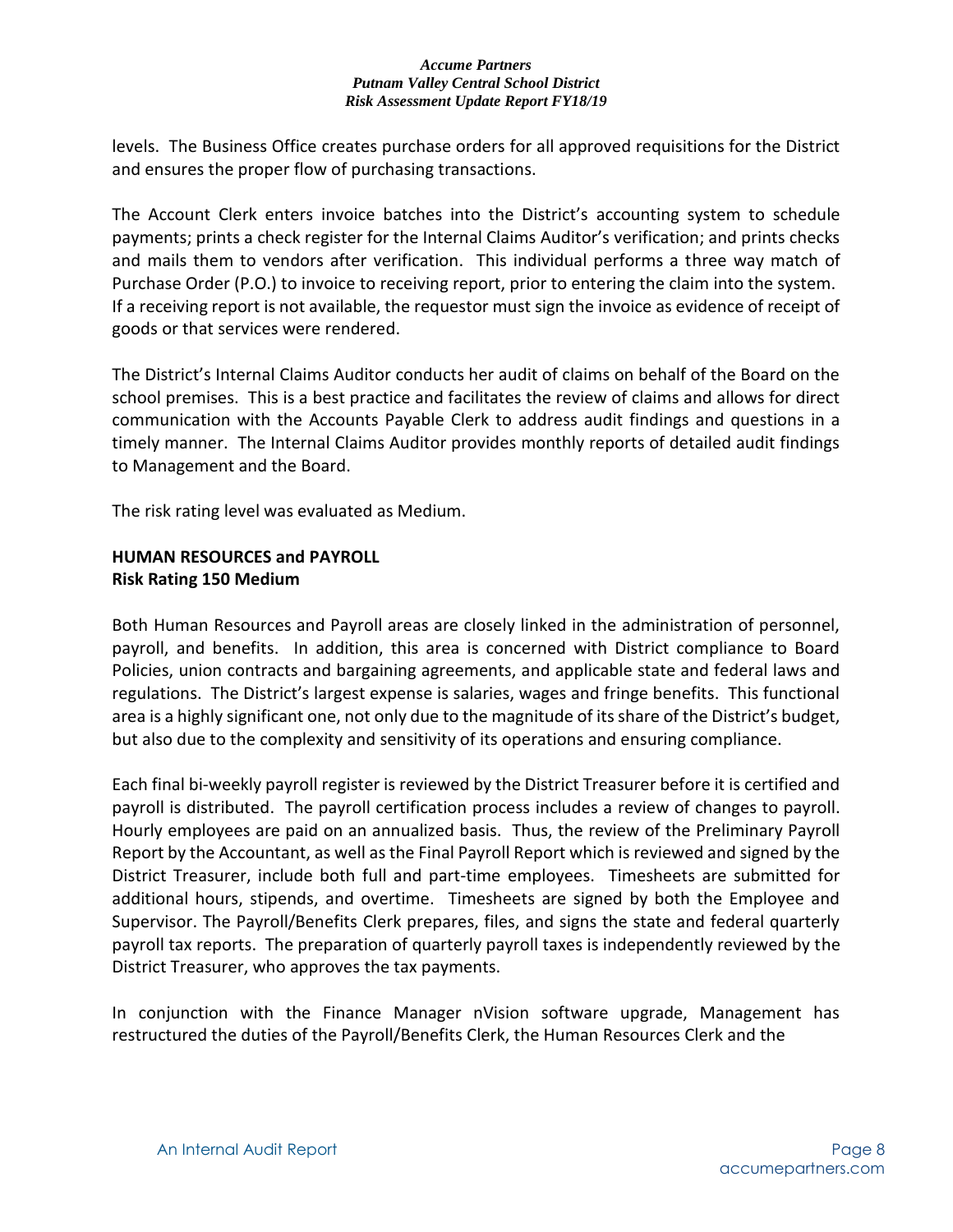Account Clerk to allow for increased segregation of duties, thereby strengthening the controls over the human resources and payroll processes. Finance Manager nVision also provides increased controls through new reporting and monitoring capabilities.

The risk rating level was evaluated as Medium.

## **FACILITIES and CAPITAL ASSETS Risk Rating 175 Medium**

This area includes buildings and grounds, facilities maintenance, capital improvements and new construction, fixed assets and inventory controls.

The new Director of Operations is in charge of the District's buildings, grounds, facilities maintenance and transportation. Work orders are maintained and tracked on an automated system within the Department.

Capital assets, net of accumulated depreciations as of June 30, 2018, were \$30.2 million, approximately the same as the previous year, and included equipment, machinery, land, and buildings and improvements.

A 5 year facilities plan was developed and updated for FY15/16 – FY20/21. New capital construction has to be approved by District voters. Procedures are in place to ensure that the District obtains the necessary approval and building permits for school construction projects. Also, process is in place to prevent the cost of construction from exceeding the amount authorized by voters. Bond counsel and financial advisors are used as appropriate in the facilities construction process.

On December 4, 2018, District residents approved the \$14.8 million Capital Project for the Middle School Reconstruction and District Wide Improvements. Given the numerous and complex tasks, as well as the requisite reporting requirements to the State, bond counsel and financial advisors, Internal Audit is recommending that an audit of the current policies and procedures for Capital Projects and Construction Management be conducted this fiscal year. In so doing, any recommendations arising from the audit could facilitate the District's controls over the processes.

The risk rating continues to be Medium.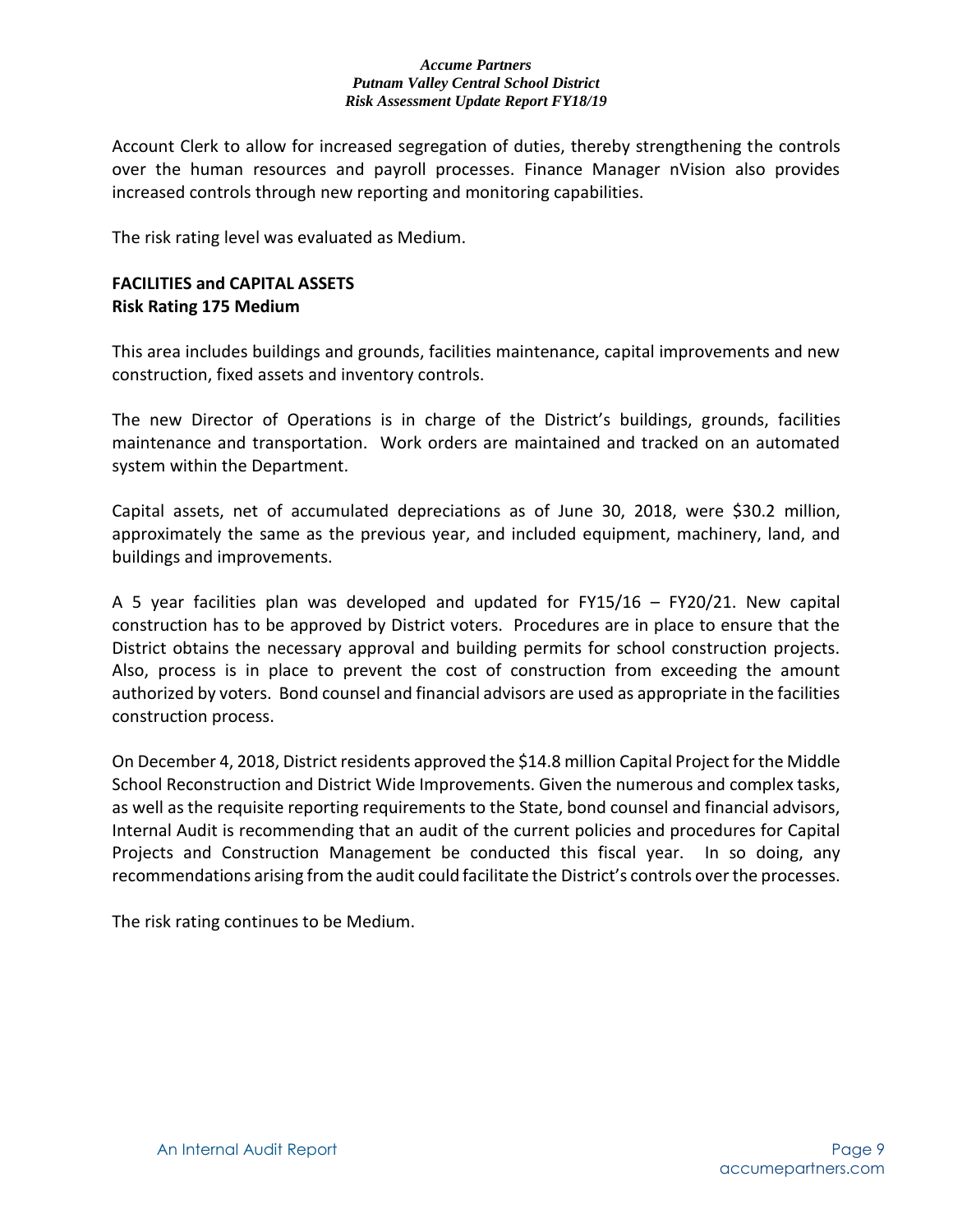## **STUDENT SERVICES Risk Rating 151 Medium**

This area includes Transportation, Food Service, Extraclassroom Activity Funds ("ECAF"), Special Purpose Fund, Afterschool Programs, Adult Continuing Education, Athletics, and Safety and Security.

The Extra Classroom Activities Funds represent funds generated from extracurricular activities for which the District serves as custodian. As of June 30, 2018, there were 36 student activity accounts (Middle School: 9, High School: 27) totaling \$107,155. Although the dollar amount of cash receipts and disbursements is not materially significant in comparison to the District's total budget, the nature and volume of activity warrants close monitoring and supervision.

The District utilizes a combined approach in providing its pupil transportation services. The District owns 13 mini-buses and 4 full size buses which are driven by 12 bus drivers who are employees of the District. In addition, the Orange County Transit Co. provides 20 full size buses and 8 vans driven by their employees. The District maintains a regular bus replacement schedule in order to ensure safe and well maintained vehicles.

The District's outsources its Food Service program. All schools offer breakfast, lunch and a-la cart programs. The program is self-sustaining. The Food Service Department uses an automated Point of Sale "P.O.S" system to manage student accounts, cash receipts, and meal sales. The Food Service Director prepares the budget, and prepares monthly reports of food service operations to the Business Official.

This area continues to have a Medium risk rating.

## **INFORMATION TECHNOLOGY Risk Rating 186 Medium**

This area includes IT Strategy and Planning, Outsourced Vendor Management, Business Continuity Planning, IT Infrastructure and Maintenance, Information Security, Governance, Systems Development and Maintenance, Systems Support and Critical Systems.

Since the last risk assessment update there have been some changes to the IT management team within the District. The Director of Operations, Technology and Transportation has retired and the Network Administrator has taken on the role of Director of Technology. Other notable changes in technology include the following:

 The District's three year Instructional Technology Plan was updated and submitted in compliance with the Smart Schools Bond Act.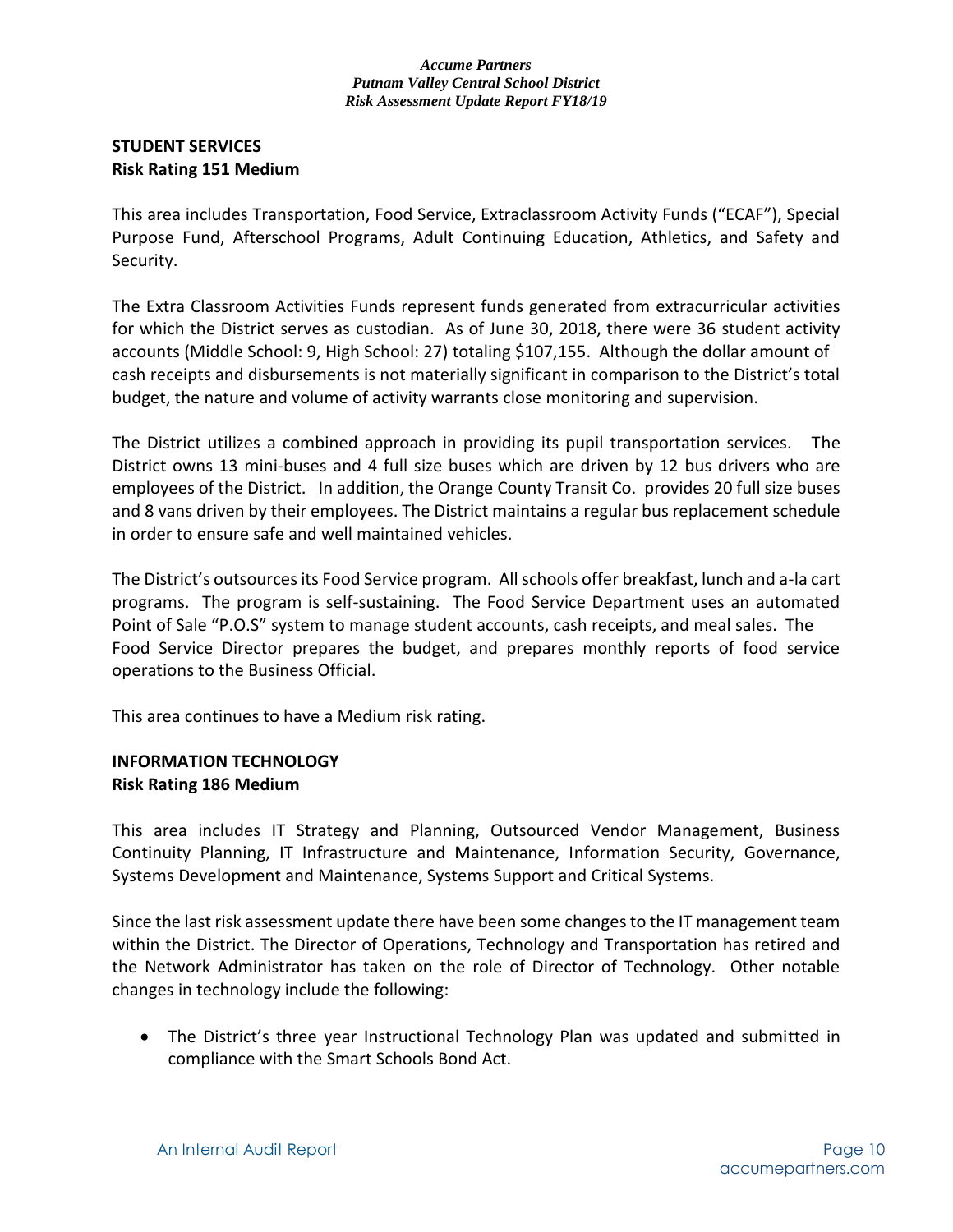- End of Life switches and access points were replaced in accordance with the District's hardware replacement cycle.
- System access rights for all applications have been reviewed to ensure that user ID's are for active employees or approved consultants and that access rights align with job responsibilities.
- The District began subscribing to the LHRIC's Data Privacy and Security Services (DPSS). DPSS supports the District's compliance with New York State's Common Core Implementation Reform Act (Parents' Bill of Rights for Data Privacy and Security) and provides resources to address the increasing threats to District data and security.
- Security awareness training was implemented for all staff utilizing the online Global Compliance Network. This training includes Computer Use and Cybersecurity Threats.

## **GOVERNMENT AID and GRANTS Risk Rating 123 Low**

This area includes government aid from the state and federal governments, and foundation and other not-for profit aid and donations.

The District receives a small amount of state and federal aid. There has been no material change in government aid and grants since our previous risk assessment. Economic uncertainty makes it difficult to plan for special needs program funding from the State and Federal Government. In terms of state aid, the District estimates receipt of approximately \$158,013 for Title IA and Title IIA grants for 2018 projects.

The District receives some federal aid through grants. In FY18/19, the District was awarded \$380,555 in federal grants. Overall, federal grants account for less than 1% of the District's total budget.

Most state and federal program aid require certain applications and claim forms to be submitted at a determined schedule. The District does have a process in place to submit claims for State and Federal aid. The Assistant Superintendent for Pupil Personnel Services is responsible for preparing the application and budget for Special Education and has been performing this task for numerous years.

This area has been rated Low risk.